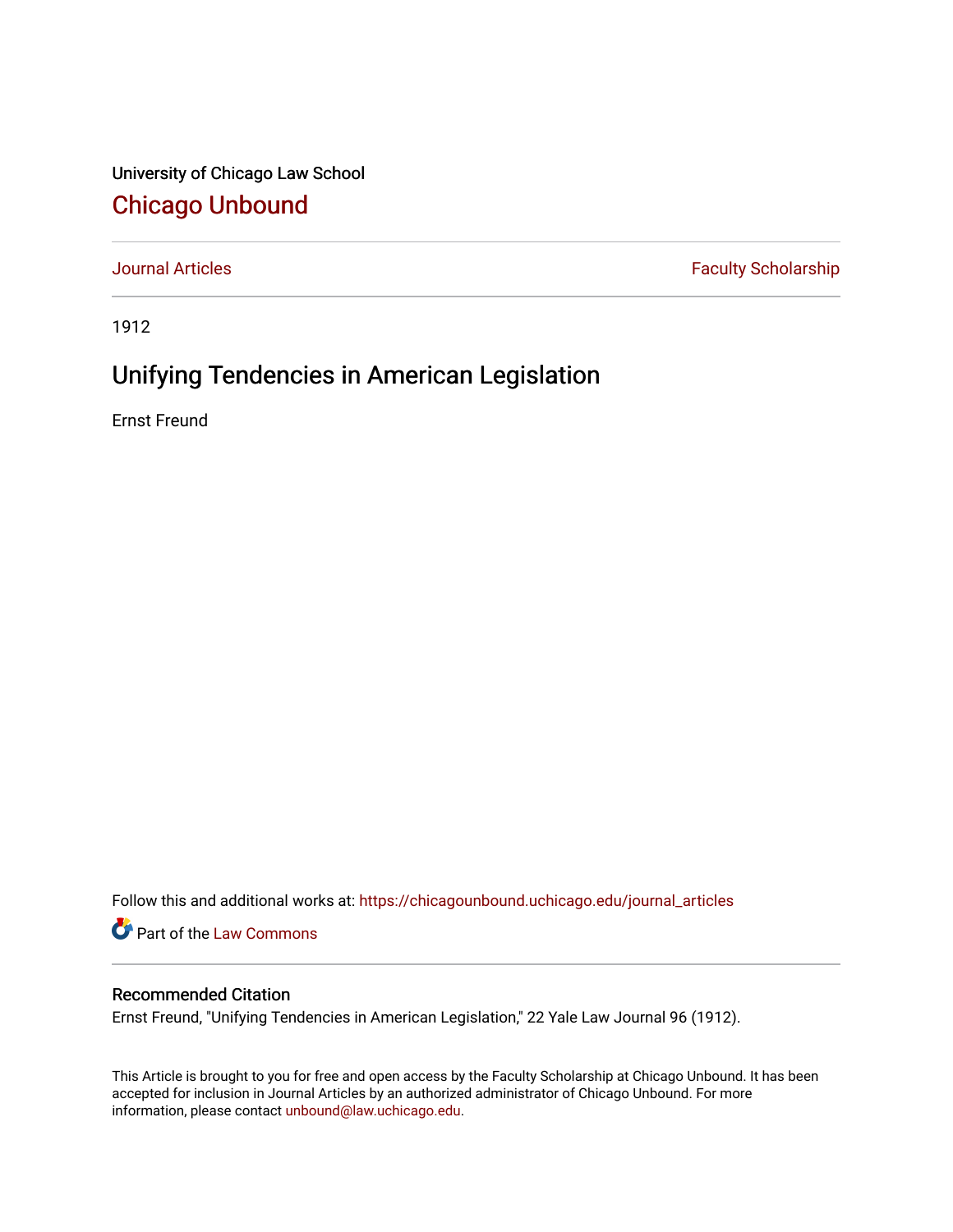## **UNIFYING TENDENCIES IN AMERICAN** LEGISLA-**TION<sup>1</sup>**

## *By Professor Ernst Freund.*

There is no political organization in the world in which the -efforts tb produce national unity in law and legislation encounter -such difficulties as they do in the United States.

The Constitution of the United States was established as the first of modern federal constitutions at a time when the points of -contact between different parts of one State were fewer than they are nowadays between Maine and California, or Florida and North Dakota, when consequently the sense of common nationality was weaker than local jealousy and the conflict of local interests. The mutual dependence of States whose main interest lay in their plantations and States with predominating commercial interests demanded a common jurisdiction in matters of commerce, ,especially of foreign commerce, and this was fully conceded to the Federal organization. Manufactures were but slightly developed, and labor and other social welfare problems did not exist; as in England, the common law of persons and property was not a conspicuous object of- legislative care or activity, and the idea of a national common law of crimes aroused suspicion and apprehension. It is true that the legislation regarding bankruptcy was confined to the Union, but in the first century of the government the power was used only intermittently and for short periods. Patents and copyright were on the other hand treated from the beginning as matters of national concern.

If we compare with the Constitution of the United States those federal constitutions which date of the second half of the nineteenth or the beginning of the present century, we find in all of the latter a wider scope of federal jurisdiction. From the beginning Germany conceded to the national power the legislation concerning trade and insurance; in Germany as well as in Switzerland the constitution was amended in order to bring the entire private law under federal jurisdiction; Canada and Australia conceded to the federal power at least such subjects as marriage and

**I** This is a translation of an article originally published in German in the *Jahrbuch ffir Oeffentliches Recht,* 1911.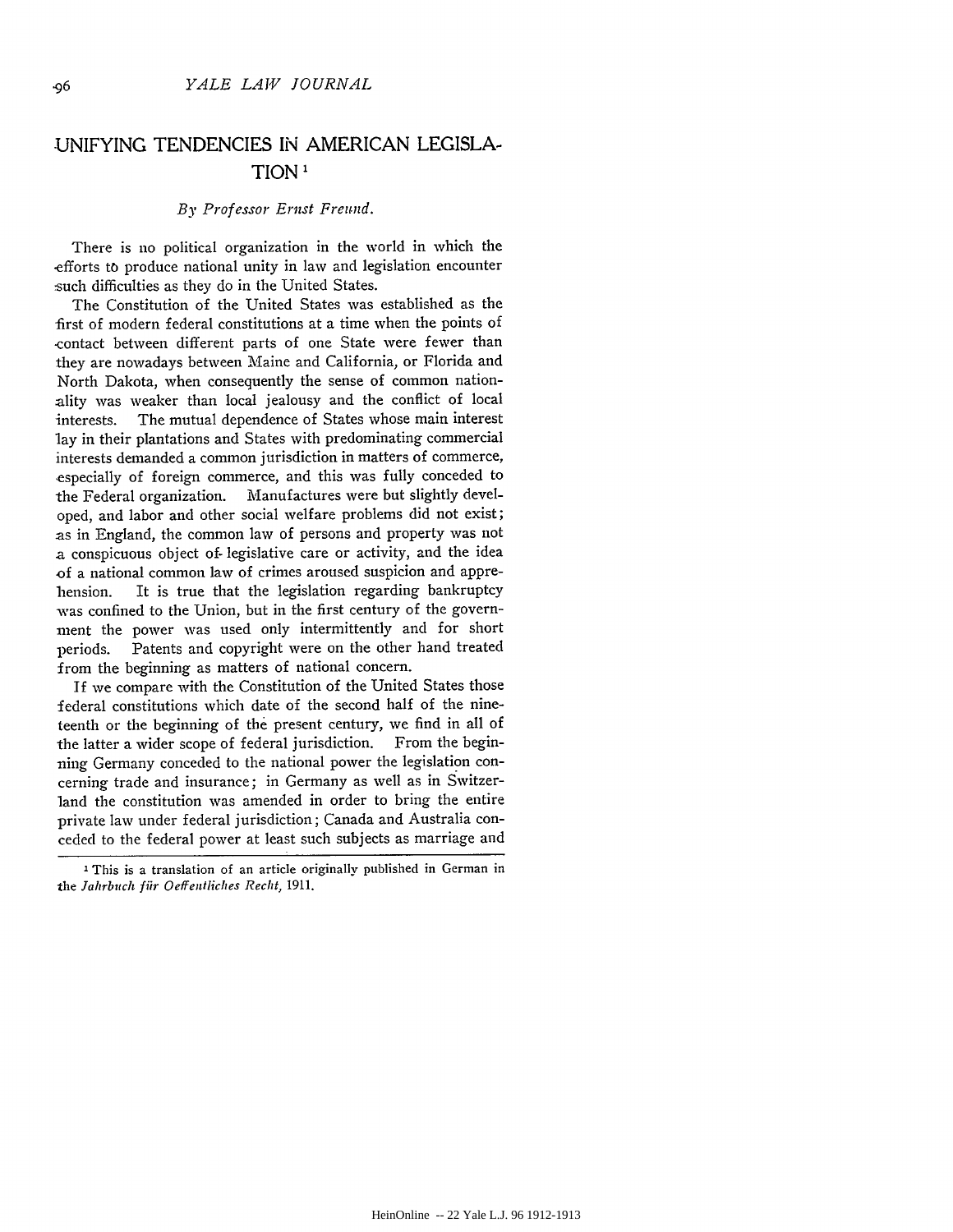commercial paper; Australia moreover permits the common regu- lation of any matter by the Commonwealth for several states at the request of such states, and in Canada the Dominion Parliament possesses the residuary powers of legislation; in South Africa, the most recent of federal organization, the common legislative power is almost unrestricted. Judged by these later developments, the boundaries of Federal jurisdiction in the United' States are clearly too narrow.

Down to the time of the Civil War this limitation was not felt to be a defect; even the powers which the nation possessed werenot exercised to their full extent, Hardly any attempt was. made to legislate for the territories; except for brief periods the legislation regarding insolvent debtors was left to the States; and from the beginning Congress declared that the Federal Courts should be governed by the laws of the States in which they weresitting. (Act of Sept. 24, 1789, Ch. 20.)

*Federal Judicial Power.-The* prevailing canons of construetion appear to negative the claim that the judiciary article of theconstitution implies legislative power, that the United States asthe sovereign holder of jurisdiction may determine the law accord- ing to which its justice is to be administered.<sup>2</sup> The United States as a matter of fact claims no common law of its own; in an action' brought by a citizen of New York against a citizen of Illinois in a-Federal Court sitting in Illinois that court applies the common law of Illinois, unless the nature of the cause of action requires the application of the law of New York. It is true that the Federal courts do not consider themselves bound by the rulings of the-Supreme Court of Illinois on questions of general, and particularly of commercial, common law, in which it is not claimed that special local customs have varied general doctrines; but in asserting their own views the Federal courts still profess to apply Statecommon law of which they simply claim to be equally competent judges with the State courts. If therefore the State gives to the interpretation of its own courts the form and force of a statute,. the Federal courts yield. That Congress might enact a separatenegotiable instruments law for controversies between citizens of different States, has never even been suggested, and for such an act Congress would be much more apt to rely upon the power over-

<sup>2</sup> See **an** article **by** Professor R. J. Goodnow in *Political Science Quarterly,* **vol. 25, p.** *577.*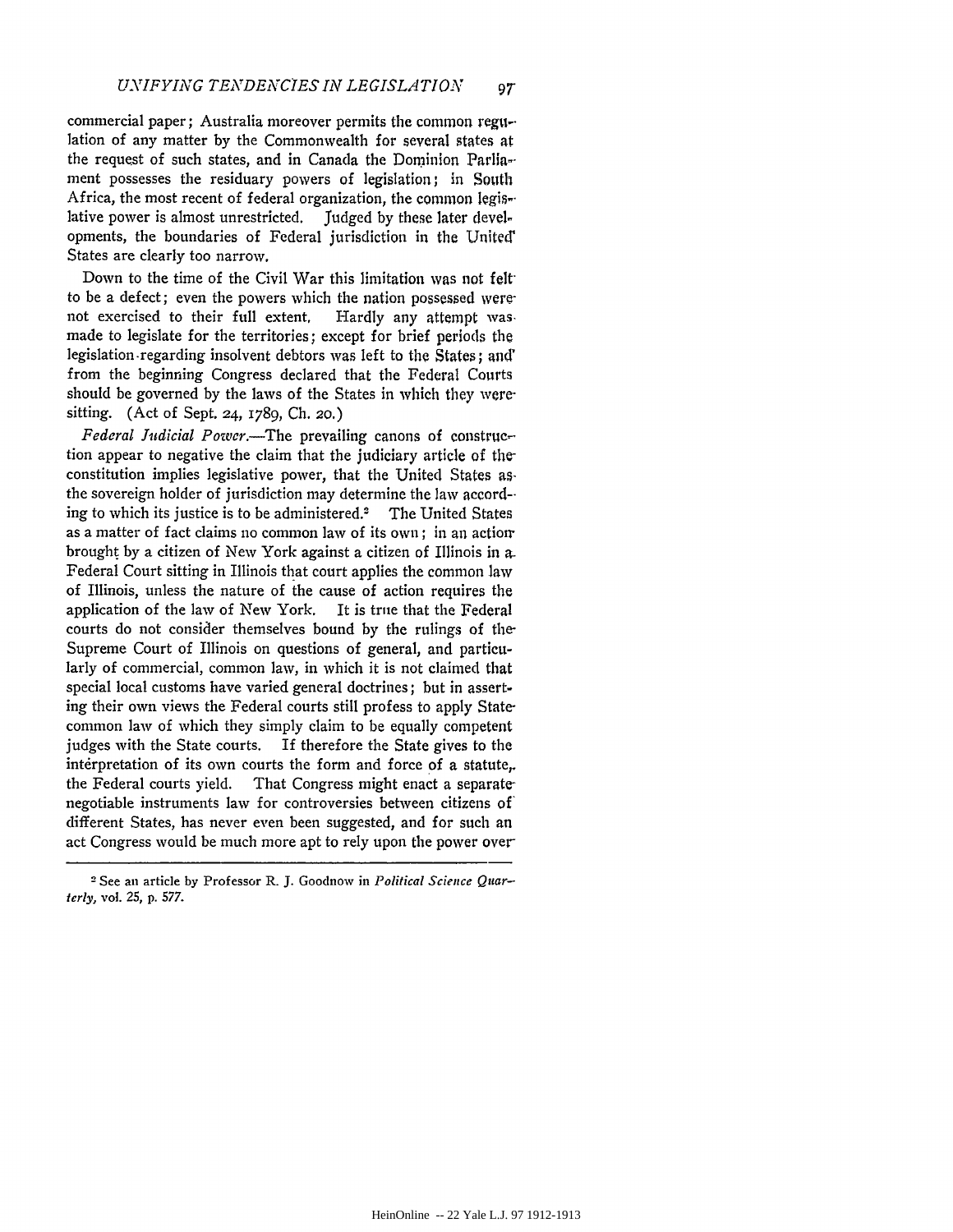comnmerce, than upon the judiciary power. Only in the matter of admiralty jurisdiction is there a distinct national law, which has in some points been amended or altered by congressional legislation.

*Legislative Powers in Matters of* Commerce.-The power to regulate the commerce among the several States and with foreign nations is undoubtedly most conspicuous among Federal legislative powers; but even here Congressional legislation has pro-<br>ceeded only with hesitation and by very gradual steps. The ceeded only with hesitation and by very gradual steps. nation provides for registration of vessels, but not for the incorporation of navigation companies, which is left to State laws, and even to-day the great trunk lines of railroads covering many States operate under State, and not under national, charters. While Congress enacted uniform rules of navigation, the pilot service was left to the States; and the States until the latter part of the nineteenth century supervised immigration, being however confined to the protection of the State against the more imminent dangers of disease, crime and pauperism, and being prohibited from interfering with the freedom of commerce **by** the imposition of head taxes or similar burdens, import disease, it belongs to the States to enact the necessary quarantire measures. It is only since the last decade of the nineteenth century that Congress has taken over immigration legislation entirely, and quarantine legislation in part, and that it has enacted safety measures for the operation of interstate railroads.

Quite as recent are the beginnings of Congressional legislation on the economic side of commerce: the creation of the Interstate Commerce Commission in 1887, with powers over railroad rates which have since been extended; and the enactment of the so-called Sherman Anti-trust Law in 1890. And it has become the practice when legislation is enacted which can bind the States only **in** the domain of interstate and foreign commerce, to make It applicable to Territories without that restriction, whereas formerly it had been the invariable policy of Congress not to interfere with the internal concerns of a Territory.

It was again a new departure, when in 19o7-o8 Congress undertook to regulate the liability' of interstate railroad companies toward their employees, Subject to the restriction to injuries occurring in connection with interstate commerce, the Supreme Court recognized this as a valid exercise of the commerce power.<sup>3</sup>

*3 Mondou v. N. Y., N. H. & H. R. R. Co., 223* U. S., **1.**

 $98$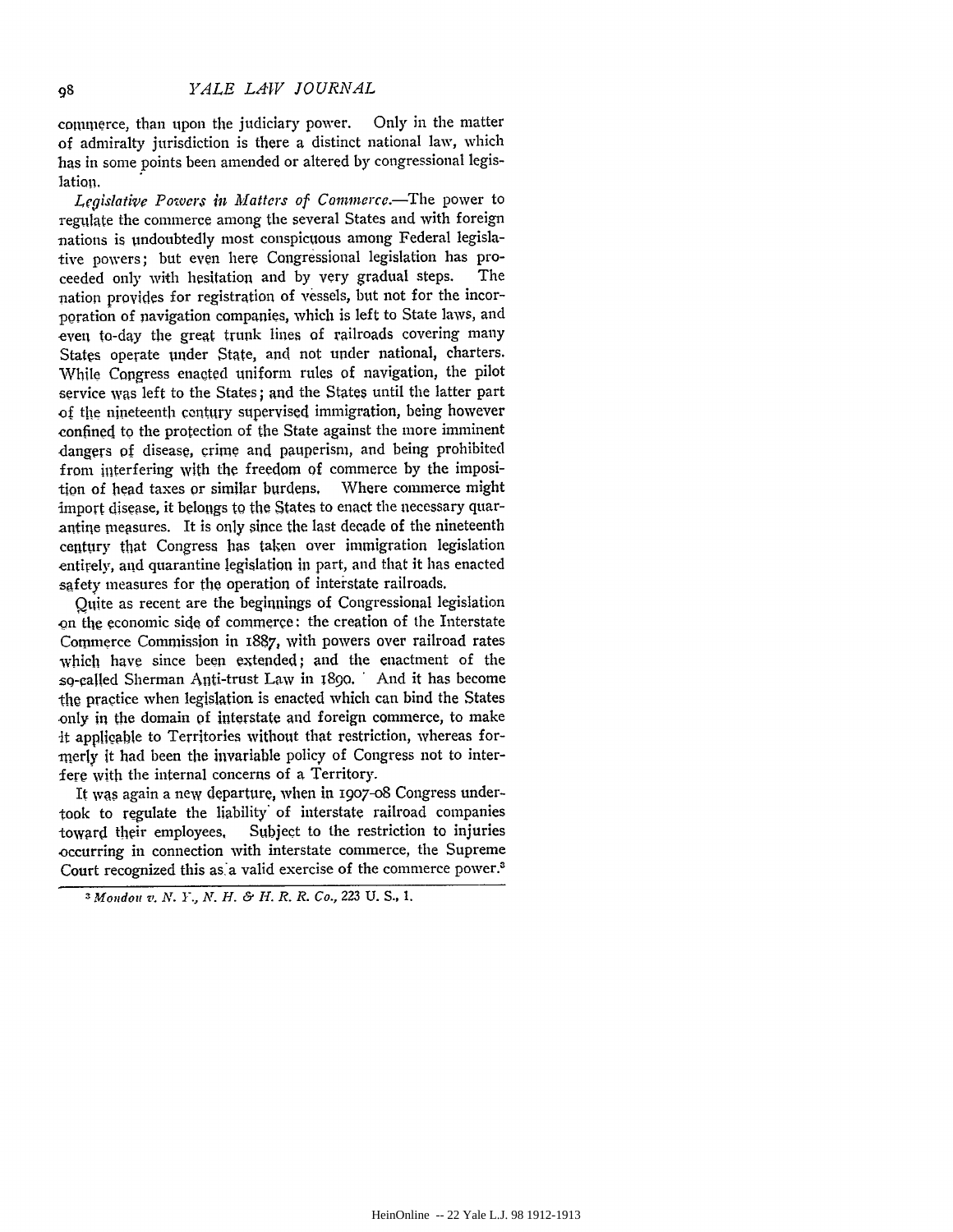On the other hand, it is, to say the least, still very doubtful whether the business done by life or fire insurance companies with citizens of other States or of foreign countries can be treated as commerce and thus be brought under Federal control, and the attempt has thus far not been made. With regard to manufactures, the so-called Beveridge Bill undertook to exclude goods produced by the aid of child labor from interstate and foreign commerce and thus to place child labor at least in part and indirectly under national control, and it is not impossible that such legislation would be sustained by the Supreme Court. The logical result of such a development would" be to extend the commerce power over every industry carried on for the sale of its products outside of the State, just as even to-day slaughtering establishments which export meat are placed under<br>Federal inspection. Congress has made Federal funds available Congress has made Federal funds available for the acquisition of land on the headwaters of navigable streams in order to check deforestation, justifying Federal intervention by the plea, that the preservation of forests on the upper course of navigable waters tends to regulate interstate commerce—surely<br>not a strict construction of national iurisdiction. It remains not a strict construction of national jurisdiction. to be seen how the Supreme Court will receive these new advances of Federal power, which certainly run counter to deep-seated conservative sentiments or prejudices.

*State Legislation.-A* few years ago Senator Root gave expression to a warning that the tendency toward the expansion of national legislation would prove irresistible, unless the States were able and willing to satisfy the legitimate demand for needed reforms. But it is largely on account of its limited territorial application that State legislation has proved inadequate. a successful control of economic interests possible if the moving agencies operate wholly or in part beyond the boundaries of the .State and are thus exempt from State jurisdiction? The State legislature recognizes or is met with the objection that measures ,which are called for encounter obstacles in the freedom of commerce, in the competition of other States, or in physical or social -conditions beyond the state boundary line-obstacles which make the success of the measure questionable and which make it seem -preferable to do nothing. In view of the mobility of modern industry, the threat that the enactment of a measure will drive -the manufacturers into another State, is likely to have at least :some effect.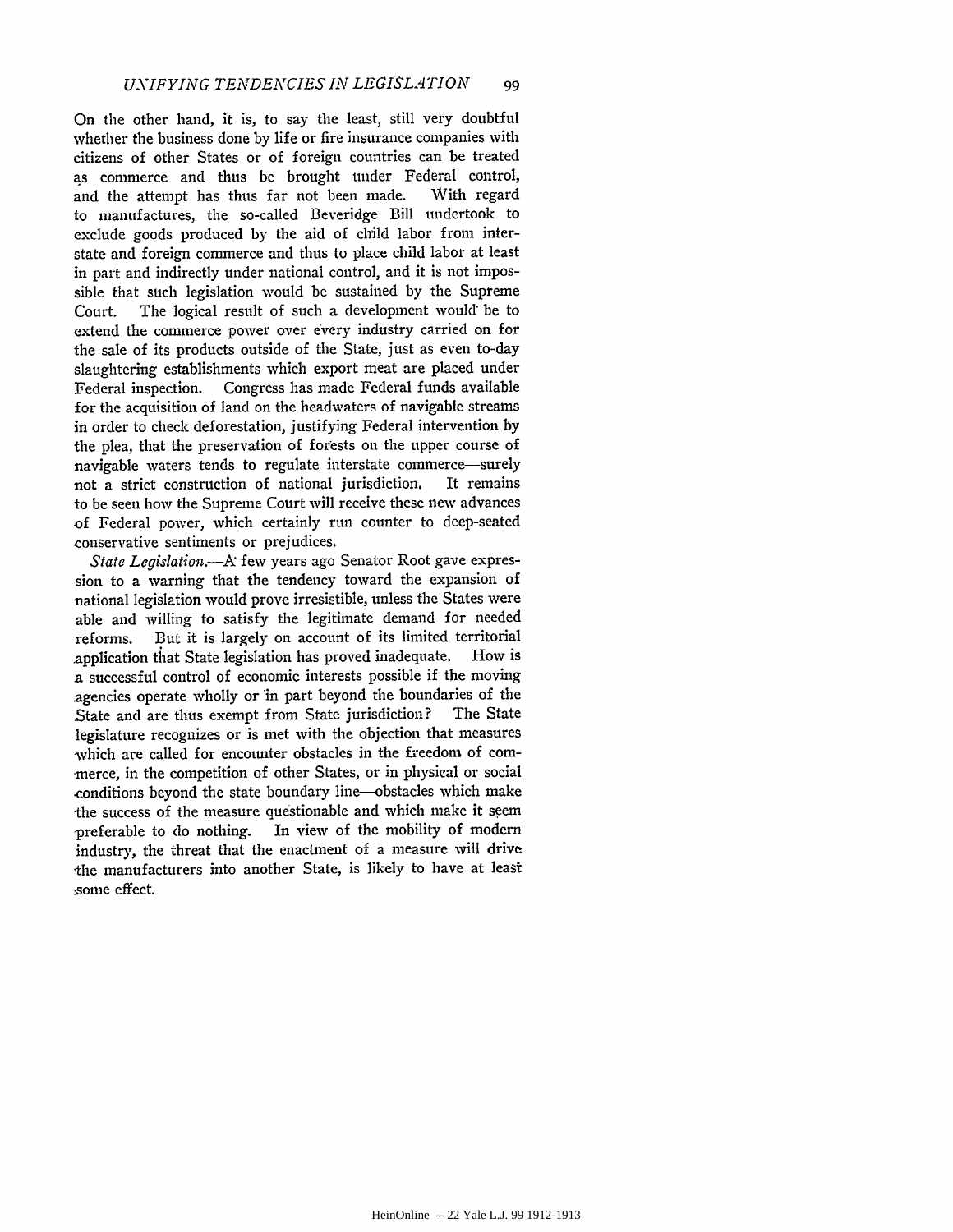On the other hand, the expansion of Federal jurisdiction is opposed not merely by old prejudices against centralization, but also by the diversity of interests of different sections of the country. Notwithstanding the outward uniformity of life which strikes the foreign observer, conditions are perhaps less favorable to uniformity of legislation than they are in Germany with itsgreat variety of local color and local custom. The enactment of' a national trade code for the United States would find as determined resistance as the enactment of a national marriage and' divorce law. With regard to many subjects it would be desirableto overcome the divisions of State boundary lines without forcingupon the entire country a legislative unity for which it is not ripe. Outside of the original territory State boundaries are often purely mechanical and artificial, crossing and dividing sections which. constitute economic units. New England, the uplands of the-Southern Atlantic States, the upper Ohio Valley, the cotton States, the wheat States of the Northwest, the corn belt of the-Mississippi Valley, the arid West with its mining industry, the lumber regions of the Pacific Northwest, are distinctly marked territories demanding unity of industrial legislation. If the Stateof Ohio enacts a child labor law, its enforcement in border coun- ties encounters the difficulty that children may come from West. Virginia who may perhaps ha ve the advantage or disadvantage, of a looser system of age and school certificates. And so strict marriage laws are frequently rendered entirely inoperative by a. brief and easy excursion into a neighboring State. The question thus arises-which has so far been very little discussed-whether it is not possible to secure u-iiformity of legislation for two oir more States without extending it to the entire country.

Legislative Agreements.-- 7 he Federal Constitution forbids the States to enter into agreements with each other without the consent of Congress; it follows from this that such agreements are possible provided the consent of Congress be obtained. It may be asked why States should not avail themselves of this power tofollow the example of the Berne Conventions and agree upon identical legislation regarding certain matters. In the past this. course has not been adopted and it is to be feared that it would, prove impracticable. For the Constitutions of the several States. do not recognize such agreements as having statutory force; the agreement in order to have such force would have to be authorized by the State as well as by the Federal Constitution.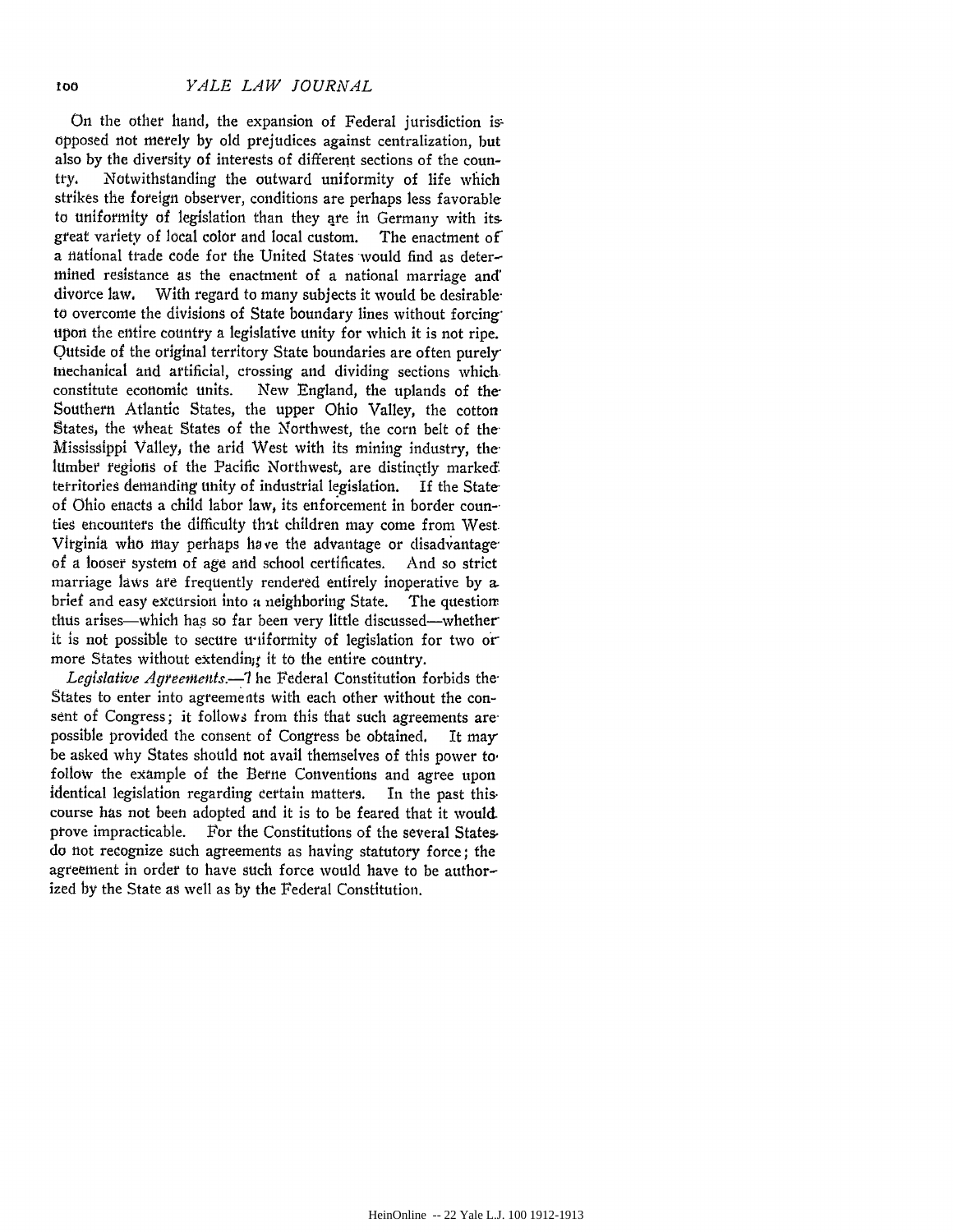Suppose an agreement were concluded between two States whereby each would agree to adopt the same law: would such<br>law when adopted be of greater force than any other? The law when adopted be of greater force than any other? Federal Constitution permits States to bring their controversies before the Supreme Court; in the past, however, it has always been made a condition for the exercise of such jurisdiction that the controversy should concern some "justiciable" matter, and the complaint that in violation of an agreement a law had not been enacted or not been enforced or altered or repealed would raise an issue of a political or at least of an entirely novel character,<br>which might lead the Supreme Court to decline iurisdiction. In which might lead the Supreme Court to decline jurisdiction. view of these difficulties and uncertainties regarding enforcement the suggestion of such an agreement would most likely meet with<br>a very cold reception on the part of any State legislature. It is a very cold reception on the part of any State legislature. true that there are similar legal difficulties in the case of the Berne Conventions; but the governments of the signatory powers are not only accustomed to diplomatic arrangements of this character, but they recognize the duty and have the influence to carry them into effect through the enactment of the requisite legislation, while our State, owing to the lack of representative organs, would be without an adequate sense of responsibility with regard to such agreements.

Where an object can be accomplished by joint or concurrent control of proprietary interests, the method of agreement is of course available, and by act of March 1, 1911, Congress gave its consent to any compact States might enter into for the purpose of conserving forests and water supply.

*Reciprocity Legislation.*--This method of coöperation has been somewhat discussed and is perhaps less unfamiliar than that of legislative agreements (Lindsay, Reciprocal Legislation, *Political Science Quarterly, vol. 25, p. 435).* for two or more States to enact statutes in such a manner that the beginning and continuance of their operation would be conditioned upon the operation of an identical statute in the other State or States. In a very few cases (fishing regulations in boundary waters) this method has been adopted. The power of the legislature to make the operation of an act dependent upon the existence of conditions beyond its control, is supported **by** established analogies and would probably not constitute an unconstitutional surrender of legislative power. It is not impossible that sooner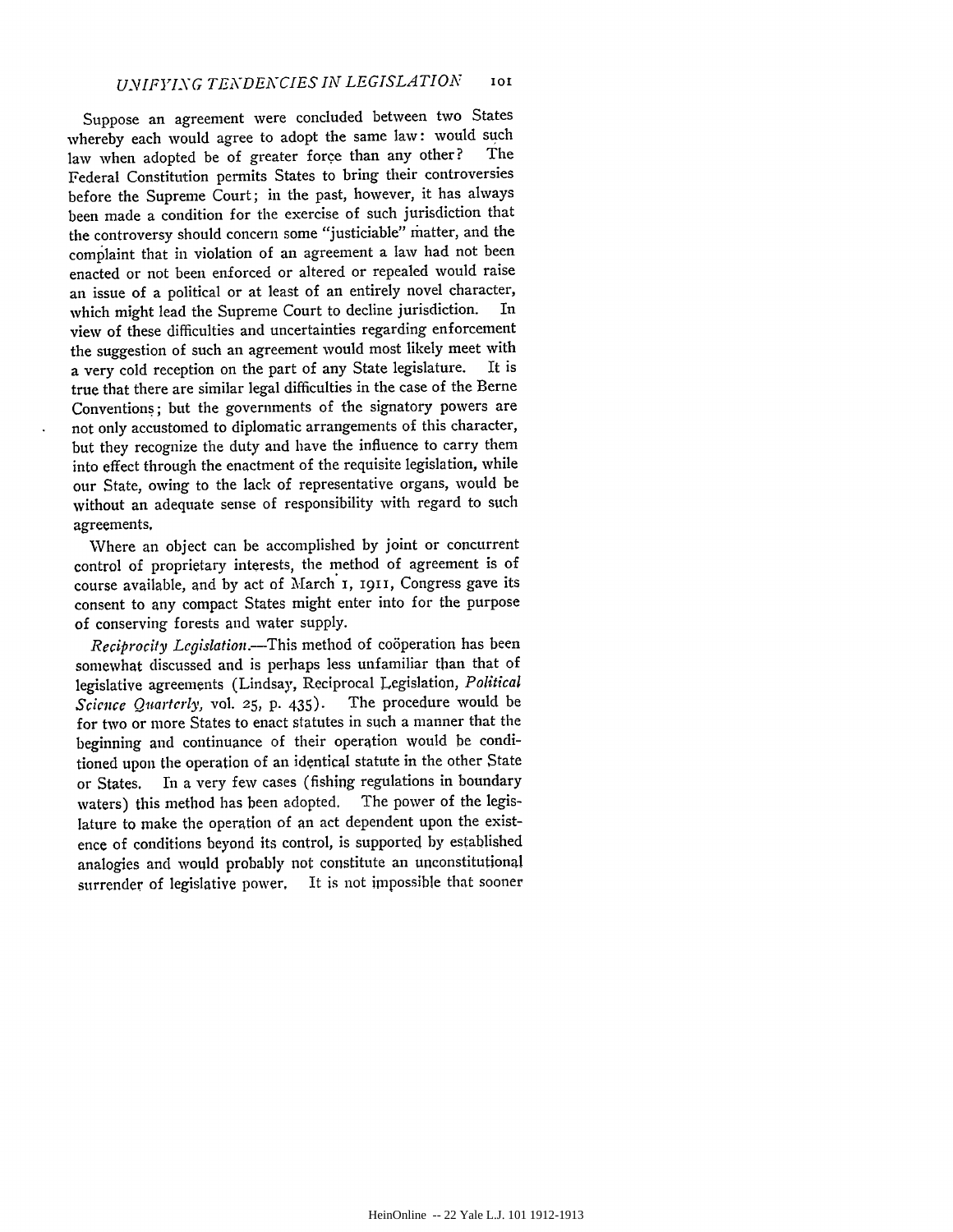or later this will become a recognized method of coöperation, but it would be premature to speak of it as an established method.

*Common Preliminary Measures.-The* enactment of uniform laws would be strongly aided by several States with common interests uniting in the creation of common offices or commissions, charged with the task of establishing technical or scientific standards to -be incorporated by reference in subsequent State legislation. Such a practice would be supported by existing precedents; laws enacted against the adulteration of drugs refer to the national Pharmacopeia, the Federal railway safety appliance act refers to the rules of the National Railway Association. To a constantly growing extent modern legislation is concerned with matters in which effectual rules must be based upon conclusions reached after expert inquiry. A common bureau for the prosecution of such inquiries would have the advantage of a wider range of selection of competent men; its finding would be more reliable; there would be a saving of time and money; and uniformity of provisions would be brought about without special agreement. Within the last three or four years more than half a dozen separate legislative commissions have studied the question of workmen's compensation. They sometimes met in conference; but to a considerable extent the same inquiries were prosecuted without collaboration, and large sums of money expended without adequate results.

*Deliberate Conferences.*--If American statute law presents in form and content a considerable uniformity, this is due not to systematic coöperation on the part of State legislatures, but to the common basis of older English law and legislation, to the practice, observed in drafting statutes, of adhering as closely as possible to laws already enacted, and to the fact that the ideas, tendencies and movements which are impelling forces of all new legislation, are entirely national and not peculiar to any particular State. As regards these unofficial factors, the unity of the United States is not inferior to that of any other nation. In addition to the numerous national associations which represent the interests of social or economic groups or voice public welfare aspirations, we find in more recent years the associations of State officials, such as factory inspectors and attorneys-general. Unfortunately their deliberations often remain without permanent record, and information regarding them can be gathered only from fugitive and imperfect accounts in the daily press.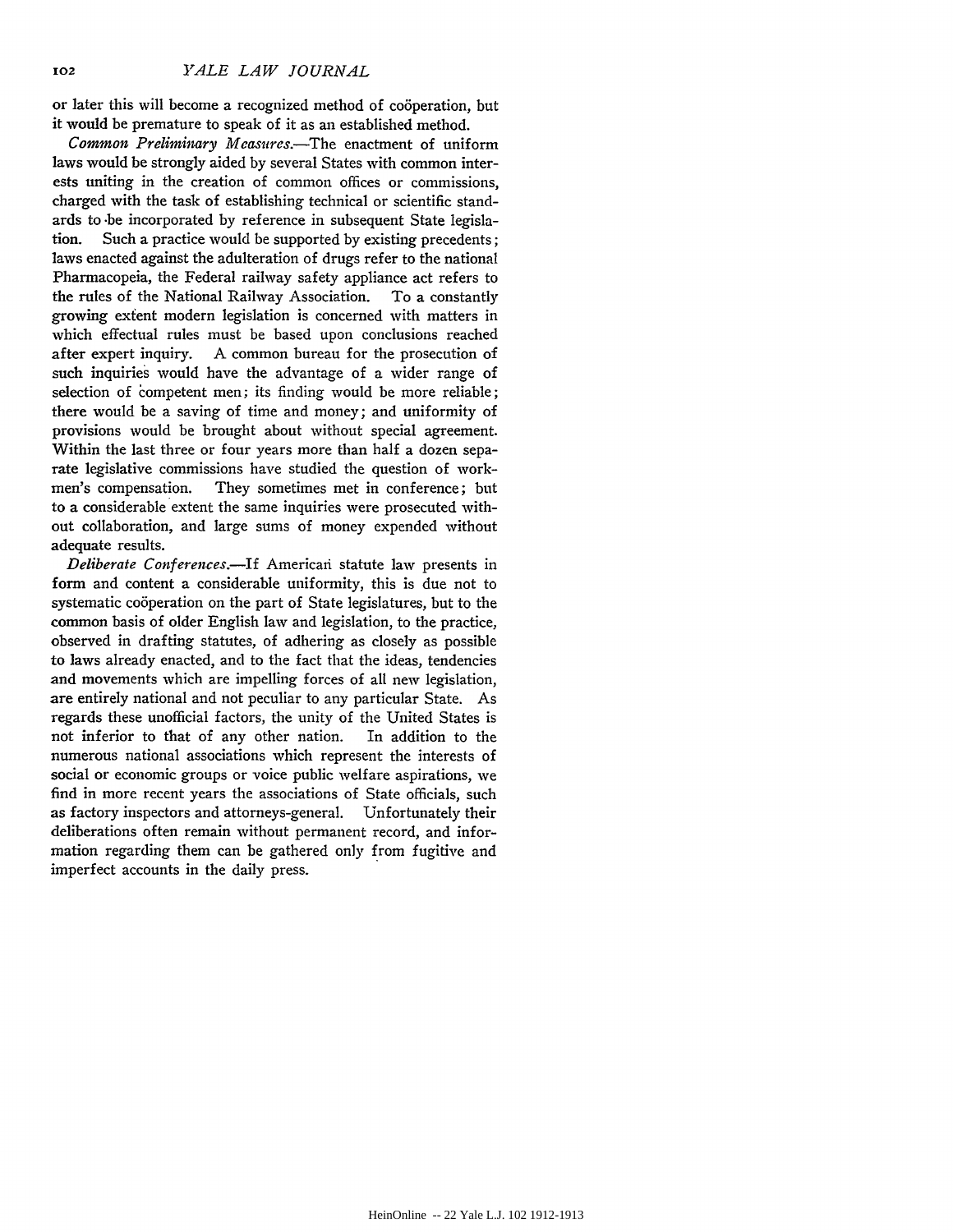*Governors' Conferences.-The* most conspicuous among these conferences of officials is at present the so-called House of Governors. The idea of such conferences appears to have arisen in the New England States: a meeting of the governors of these States called toward the end of 19o8 discussed schools, highways, and fisheries. Even before that time (beginning of **19o7)** the idea of a general conference of governors had been privately suggested,<sup>4</sup> and President Roosevelt, in May, 1908, had invited the Governors of all the States to Washington to participate in a discussion on the conservation of natural resources: on this occasion the Governors, like other participants, were merely guests of the President. They improved the opportunity however **by** appointing a committee to consider the creation of a distinctive<br>and possibly permanent organization. This committee called the and possibly permanent organization. first independent conference which, at the suggestion of President Taft, again met in Washington, in January, I9IO, simultaneously with a large and representative conference called **by** the.National Civic Federation for the discussion of uniform legislation. second conference met in November and December of the same year in Kentucky, a third one in New Jersey in September, 1911.

The organization of the governors is a very loose one: a committee makes the necessary preparations for meetings and selects the subjects for discussion; the chairman changes with each meeting and there is no permanent president. The governors hold no official mandates from their several States, and no public moneys are appropriated for the meetings.

Under these circumstances little more can be expected than an informal exchange of ideas. The main topic of discussion at the first conference was the conservation of national resources, a subject in which the conflict between local and national desires is particularly marked. President Roosevelt advocated a far-seeing policy with the object of checking as far as possible the private exploitation of forests and mineral wealth and of water power. This implied a stricter method of public land grants and the nonsurrender of Federal control of water power sites. The western States desire liberal principles in the opening up of public resources in order to attract private capital, and are averse to sacrificing the present to the future; they maintain that they know

<sup>4</sup>**By** Mr. W. **G.** Jordan of New York, who subsequently acted as Secretary of the Governors' Conference.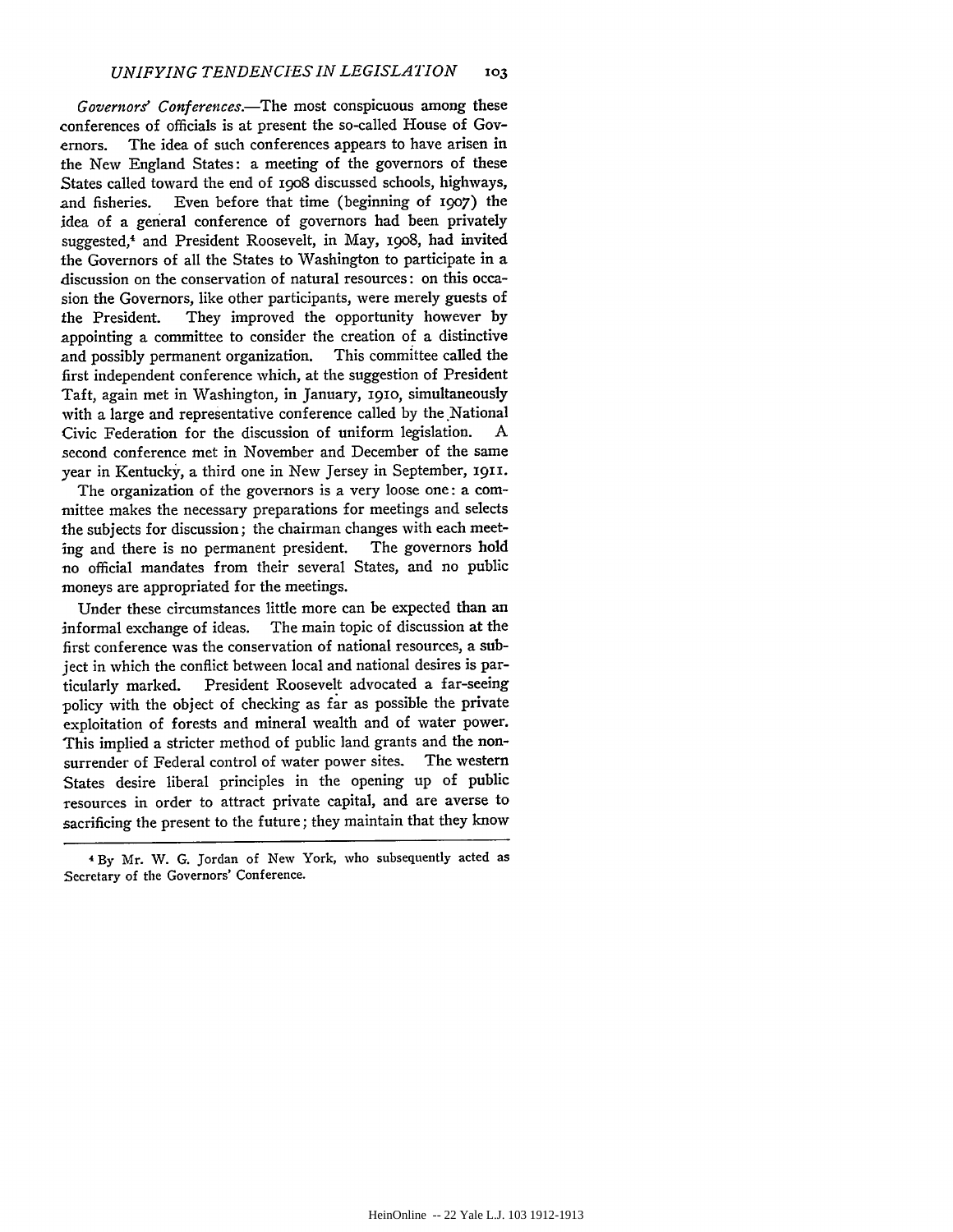how to take care of their own interests. This was the dominant note in the Kentucky conference, and it is unlikely that the deliberations upon the subject will proceed beyond academic discussions. The conference of **1911** discussed divorce, and the referendum and initiative-questions on which combined action is not looked for at the present time.

As compared with other officials meeting in national conference, the governors are at a disadvantage in not having a definitely circumscribed sphere of official activity, and their discussions are therefore without professional character. The specific administrative functions of the governor's office are few. He is, however, naturally the chief medium of intercourse between the different States and as such is the organ of mutual aid in the administration of justice. In this matter State legislation is necessarily inadequate, and Federal legislation covers only a portion of the required coöperation; thus it is impossible for one State to compel the attendance of witnesses from another State. If the governors were to direct their attention to matters like this, their conferences would find a useful though modest field of action. It is more tempting to discuss great issues of the day; with regard to these, however, there is little prospect of reaching practical conclusions, especially in view of the short duration and the informality of the meetings, and if conclusions were reached, governors would frequently not possess the political influence necessary to induce the legislatures of their States to adopt them. Legislative bodies are jealous of their prerogatives; and while they must submit to the exercise of the constitutional veto power, they are inclined to resist, at least passively, the governor's initiative in matter of legislation, unless it is supported by a strong public opinion or unless it relates to technical details of administration. In course of time this relation of powers may change in favor of the governor; as things are at present, it is hardly possible to speak of the "House of Governors" as a new organ in American constitutional organization,

*Commissioners on Uniform State Laws.-These* are undoubtedly at present the most important organs of the movement toward uniformity of legislation, They bear an official mandate; the annual conferences are of a practical character, and have produced important bills, some of which have become law in a considerable number of States. The commissioners of each State and Territory (as a rule three or five) are appointed by the governor, usually in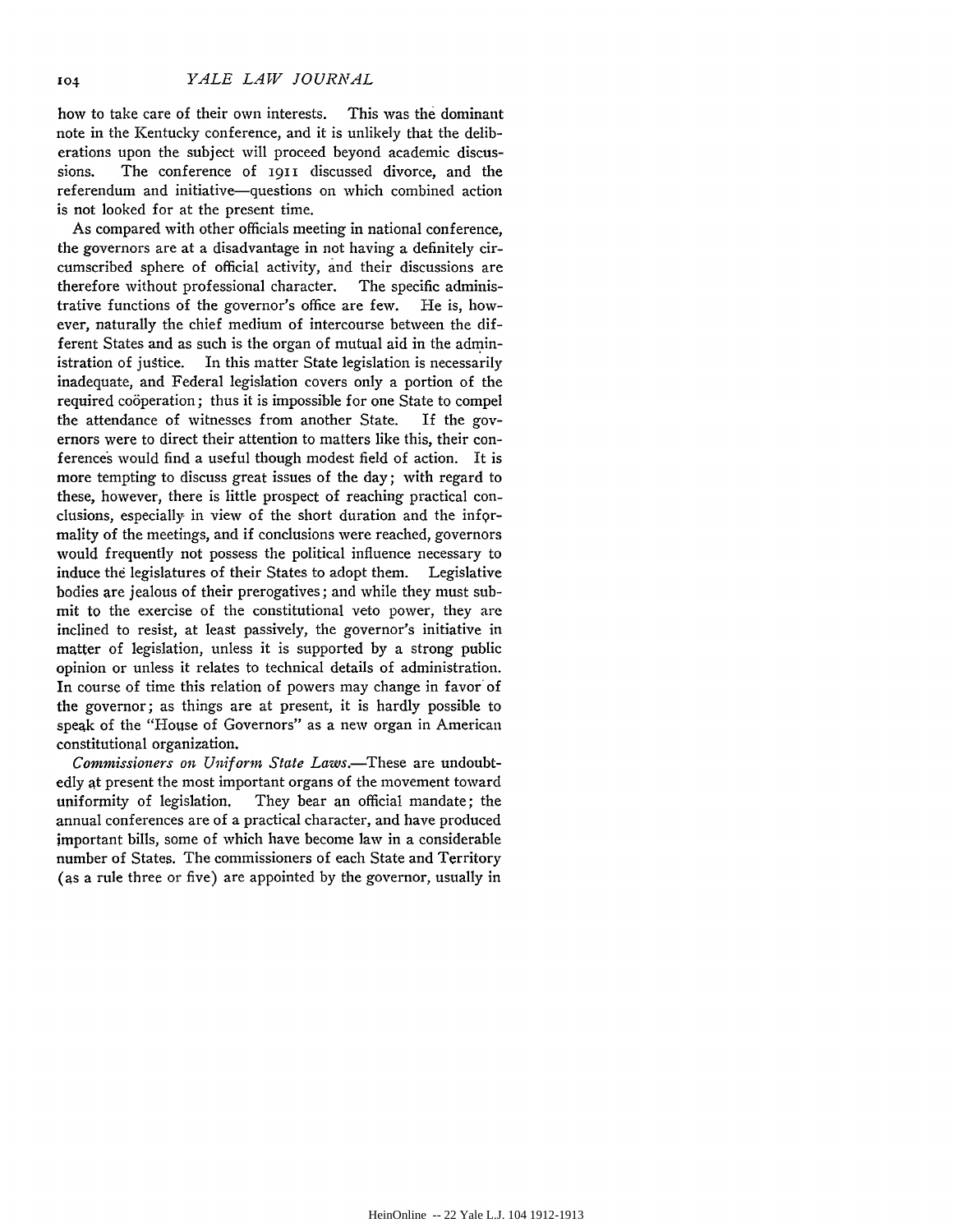pursuance of a statute, and several States make appropriations in aid of the conferences. The office is unpaid, and the resolutions of the conference have no binding character; on the other hand the commissioners are uninstructed. Each State has one vote, determined by the majority of its commissioners.

The first commissioners were appointed **by** the State of New York in 189o, after the American Bar Association had, **II** the preceding year, created a committee for uniform legislation. At present all States and Territories and possessions with the exception of Nevada are represented in the conference. The conferences are held in connection with the annual ineetings of the Atnerican Bar Association, and the latter makes an annual appropriation for the work of the conference and publishes an account of the conference proceedings in its Annual Report.

The conference annually elects a President from its midst, and the President appoints the committees. Expert draftsmen ate from time to time employed in the preparation of important measures.

The subjects named in the beginning for unification were: marriage and divorce, inheritance and administration, execution and probate of wills, acknowledgment of deeds, and insolvency. The latter subject disappeared from the program when Congress again enacted a bankruptcy law, **A** number of new subjects have however been recognized by the creation of standing committees, among them commercial law, conveyances, insurance, pure food legislation, incorporation, banking, etc. And in recent years the conference has also taken up some matters of social legislation, notably child labor and worktnen's compensation.

The greatest results have been accomplished in the field of commercial law. A codification of the law of negotiable instruments was completed in 1896, based on the English Bills of Exchange Act of 1882. The Negotiable Instruments Act has become law in not less than forty States and jurisdictions? in a few cases with minor amendments, so that here the work of the conference has resulted in practical uniformity. It may be mentioned that the unification and codification of the law of negotiable instruments for Germany was likewise first accomplished by the enactment of identical laws on the part of the several States,

<sup>5</sup> **The** States which have not yet enacted the Negotiable Instruments Law are Arkansas, California, Georgia, Maryland, Maine, Minnesota, Mississippi, South Carolina, South Dakota, Texas and Vermont.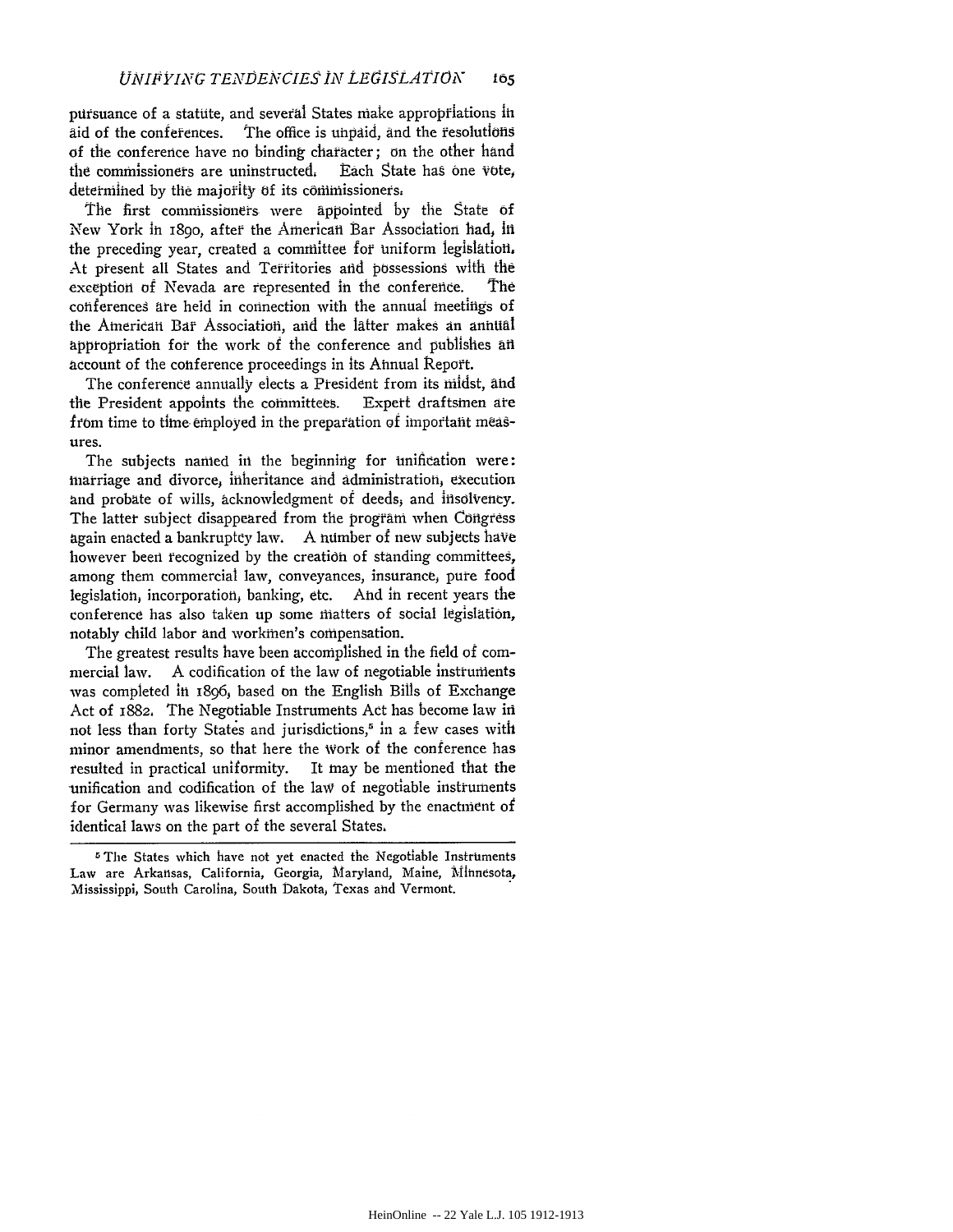The other commercial law bills so far approved by the conference relate to warehouse receipts (1906), sales (1906), transfer of stock certificates (i9o9), and bills of lading (i9o9). These acts represent at the same time a work of law reform, since the documents of title which are current **in** the transfer of stock and the transportation of merchandise, and on the faith of which bankers' advances are customarily made, have been invested with the character of negotiability, in the case of stock certificates and of bills of lading absolutely, in the case of other documents of title with reservations in favor of the party who has not parted with the document voluntarily. The policy of this reform is the enlargement of credit facilities by giving banks which are compelled to rely upon the possession of documents, the greatest possible security. When it is considered that practically all merchandise on the way from the producer to the consumer is at some time or other represented by these documents, and that the marketing of goods would be impossible without bankers' advances, the importance of the reform is obvious. The extension of the principle of negotiability, while in accordance with commercial usage, was vigorously opposed in the conference. The railroad companies also objected to being bound by bills of lading issued by their officials in contravention of their rules.

The acts referred to being of much more recent date than the Negotiable Instruments Act, naturally have become law in fewer States: the Warehouse Receipts Act in twenty-four,<sup>6</sup> the Sales Act in nine,<sup>7</sup> the Stock Transfer Act in five,<sup>8</sup> the Bills of Lading Act in nine States or Territories or possessions.<sup>9</sup>

Two other subjects of commercial law which have engaged the attention to the conference are the law of incorporation and the law of partnership.

The chief object of a uniform incorporation law is to counteract the mischievous practice of organizing migratory corporations in one State in order to do business in another, compliance with the

7Arizona, Connecticut, Maryland, Massachusetts, New Jersey, New York, Ohio, Rhode Island, and Wisconsin.

**8** Louisiana, Ohio, Maryland, Pennsylvania, and Massachusetts.

**9** Connecticut, Illinois, Iowa, Louisiana, New York, Maryland, Ohio, Massachusetts, and Pennsylvania.

<sup>&</sup>lt;sup>6</sup> California, Colorado, Connecticut, Illinois, Iowa, Kansas, Louisiana, Maryland, Massachusetts, Michigan, Missouri, Nebraska, New Jersey, New Mexico, New York, Ohio, Pennsylvania, Rhode Island, Tenriessee, Utah, Virginia, Wisconsin, District of Columbia, and Philippine Islands.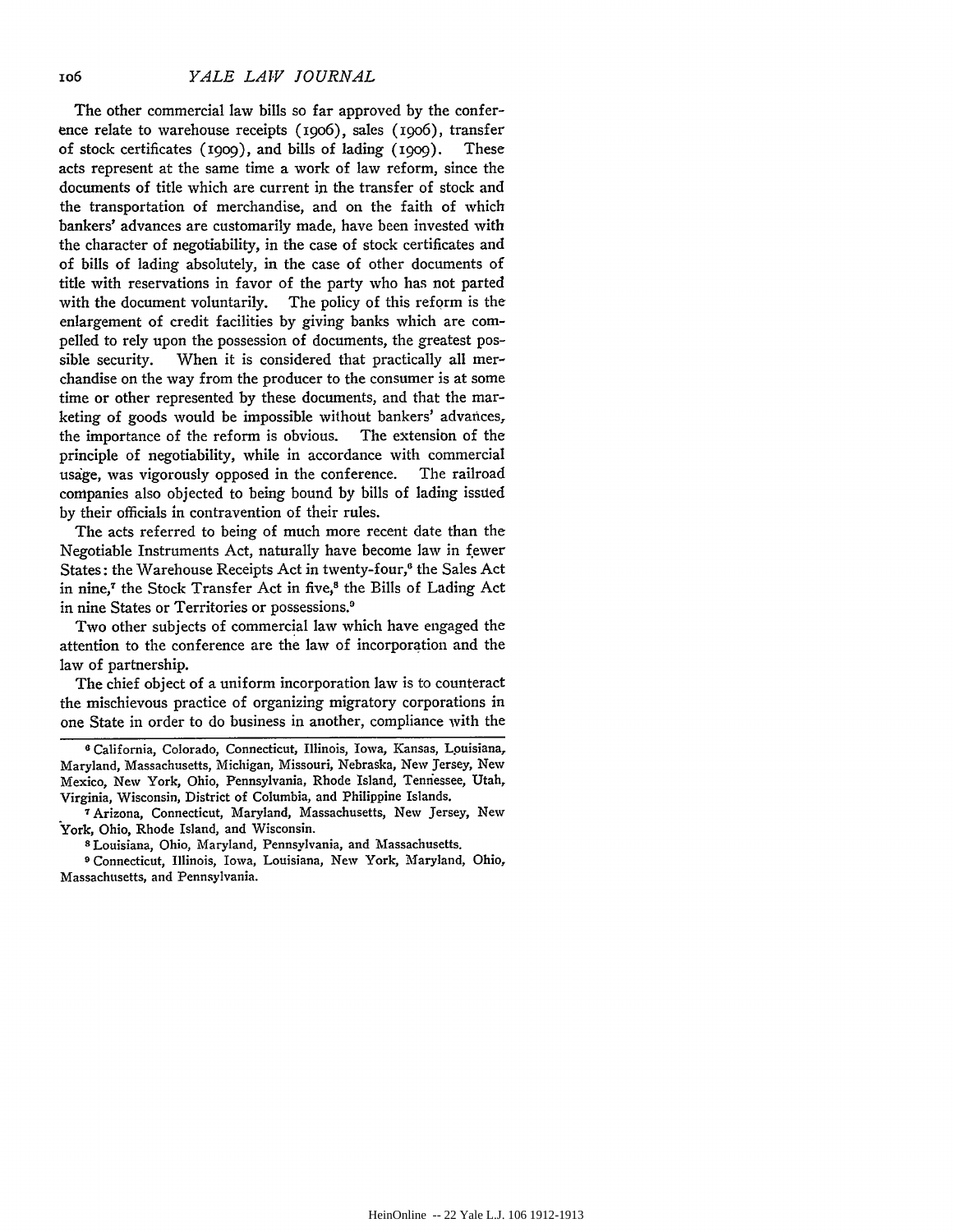laws of which would involve greater expense or be attended by other inconveniences or disadvantages. The difficulties of unification are considerable. For many objects of incorporation, For many objects of incorporation, notably railroads, banking and insurance, special laws exist, in which provisions regarding organization are inextricably intermingled with provisions regulating business, with reference to<br>which different policies are pursued. These special classes of which different policies are pursued. incorporation are therefore left out of the scope of the uniformlaw. States also differ with regard to the classes of business that may be pursued under corporate organization, so particularly as to whether a corporation may be formed for the purpose of dealing in real estate: and there is little hope of securing uniformity in this respect. At best therefore a uniform incorporation act would be a fragmentary piece of legislation.

Thegenerally prevailing law of partnership differs from that of incorporation in the almost complete absence of statutory provisions. The characteristic feature of this branch of the law is the separation of the individual partners' rights and liabilities from those of the firm and their subordination to the latter; the development<br>of this principle has been the work of the courts. It is the object of this principle has been the work of the courts. of the proposed uniform law to carry this separation and subordination to all practical consequences. formal holder of rights to an extent hitherto unknown in our law, especially in litigation and in connection with the title to real estate. The recognition of corporate capacity is on the other hand carefully avoided, on account of the manifold incidents, of such a status which are entirely beyond the range of commercial law.

Among the subjects of commercial law which have been suggested for uniform legislation is the law of carriers. It is clearly an anomaly that a railroad company in carrying merchandise from one point to another should from one moment to another and frequently without the possibility of ascertaining at what moment<br>the change occurs, he subject to different liabilities. However, the change occurs, be subject to different liabilities. Congress has ample jurisdiction to deal with the interstate carriage of goods and passengers, and local uniformity could be best secured by a model national act.

Family Law.-Next to commercial law the law of domestic relations presents the most serious inconveniences resulting from The conference of commissioners on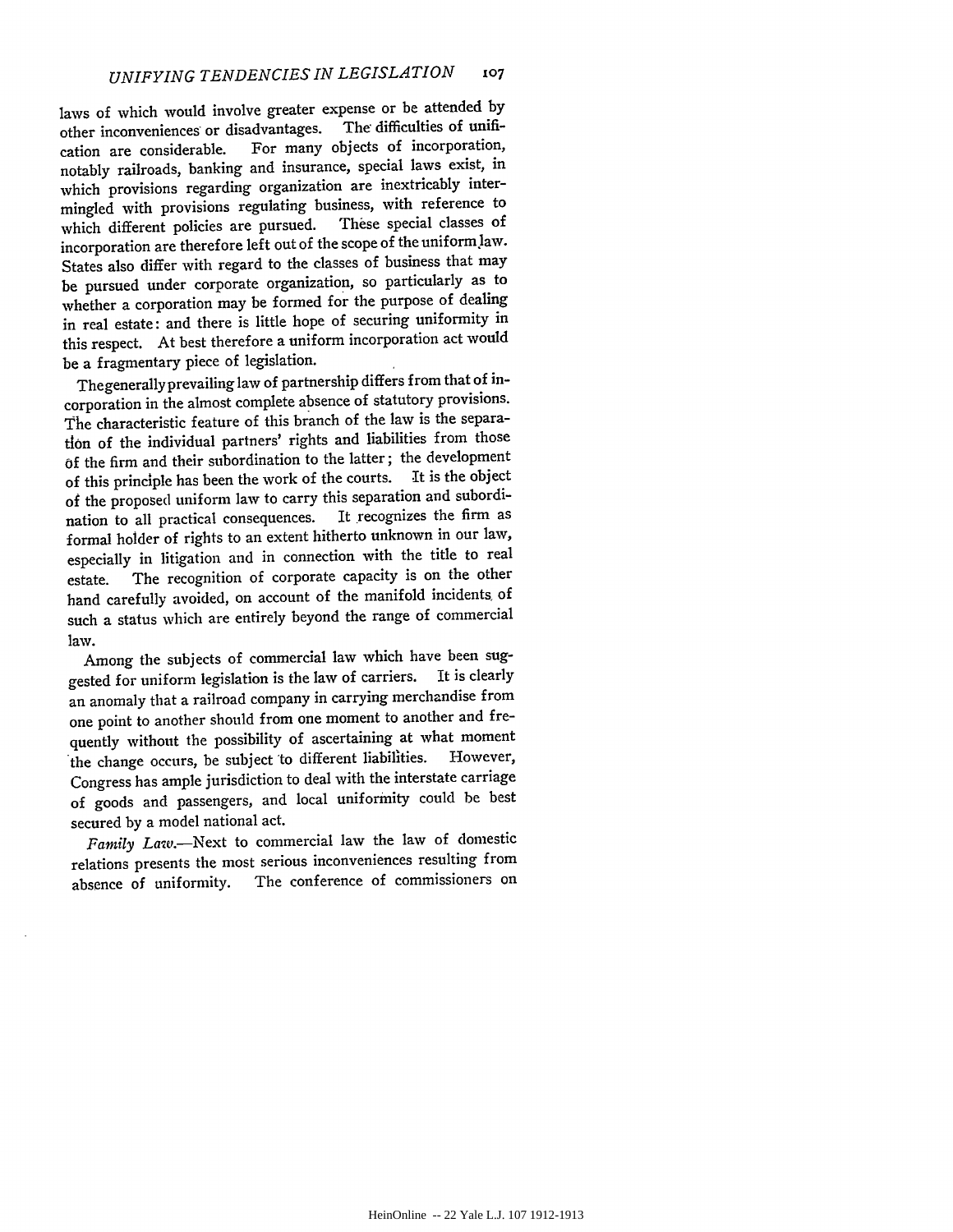uniform State laws has concerned itself with three subjects: family desertion, divorce, and the form of the marriage contract,

The Family Desertion Act was the first measure of social legis= lation approved by the conference. It was not so niuch the diversity of regulation that called for remedy as the absence of efficient coöperation in meeting a new and rapidly increasing evil which is fostered by the limitations of territorial jurisdiction. The object was the formulaton of a model type of penal provisions for adoption by the States. The act was approved in 1910 and has become law in four States (Kansas, Massachusetts, North Dakota, Wisconsin).

*Divorce.-The* Uniform Divorce Act which the conference has approved, has not proceeded from its own deliberations, but was the result of a national congress called at the suggestion of the Governor of Pennsylvania, which met in 19o6, and which many commissioners attended as delegates. In the matter of divorce the evil of divided jurisdictions is particularly striking, It is true that the great majority of States recognize the same grounds of divorce, and also agree in not recognizing such causes as incompatibility of temper and incurable insanity. Some States, however, are known for laxity in the interpretation and application of their divorce laws.' Two States, moreover, have an extremely strict divorce legislation: South Carolina, the Constitution of which State prohibits the granting of any divorce, and New York, where absolute divorce is known only in case of adultery. It is not unnatural that parties seek to evade these laws by resorting to more liberal States. Thus arises the question of divorce jurisdiction. Most States recognize such jurisdiction, not on the basis of the domicil of the defendant, but on the basis of the matrimonial domicil or of the domicil of the plaintiff. In the latter case it is assumed that the taking up of another than the matrimonial domicil by the plaintiff is justifiable, and not due to a wrongful act, such as desertion. If a divorce is obtained on the basis of a wrongfully obtained domicil which is not the matrimonial domicil, the decree, according to a well known decision of the Supreme Court *(Haddock v. Haddock,* 2oi U. **S.,** 562) is not such a judgment as, by the Federal Constitution, is entitled to full faith and credit in any other State. New York refuses to recognize the validity of divorces thus obtained, and it is with regard to this State, by reason of the strictness of its divorce laws, that the queslion is practically of the greatest importance. Such non-recog-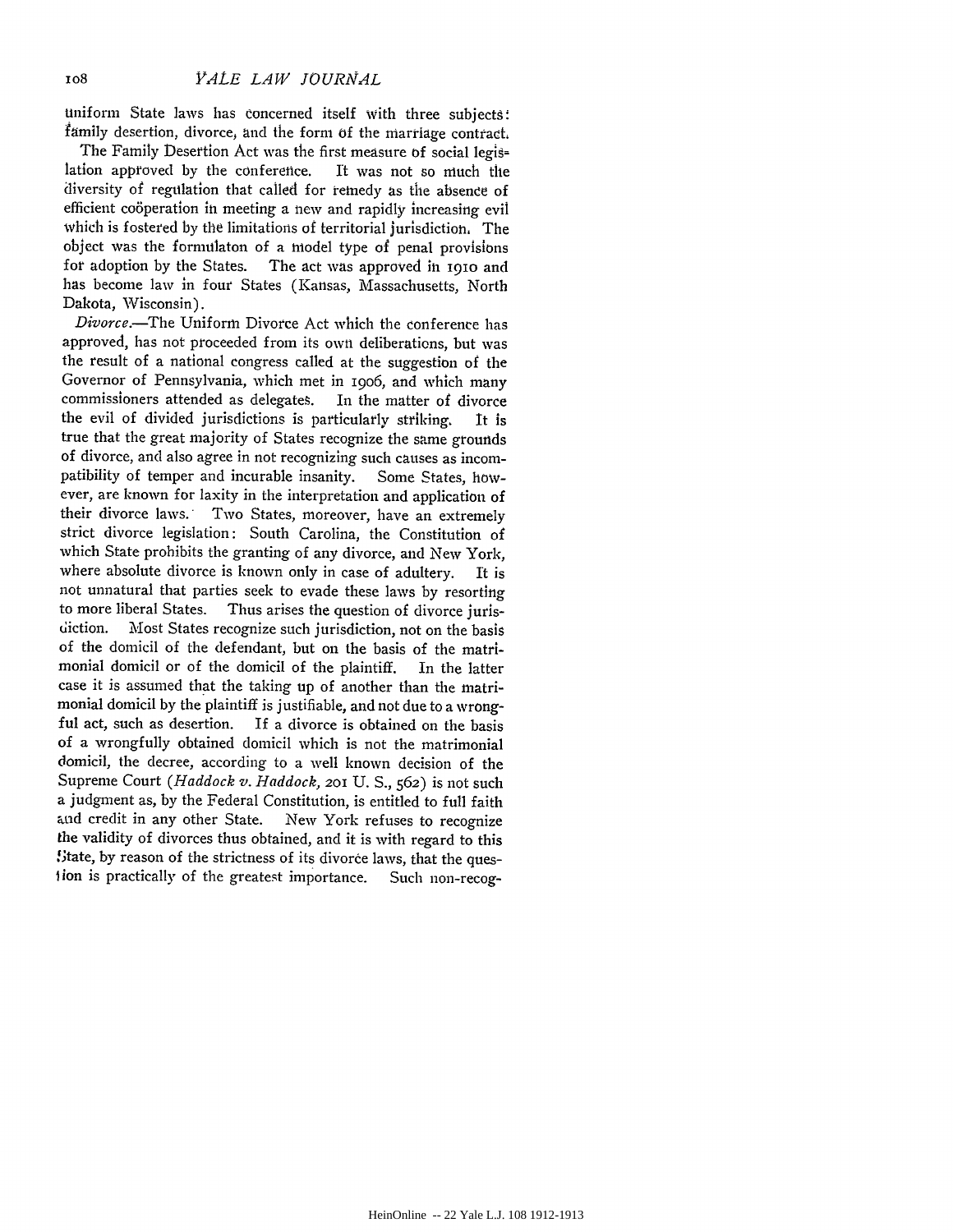iition naturally leads to most undesirable confusion in the status of parties who are rightfully married in one State, and guilty of bigamy in another. Hence the demand for uniformity of legislation. The evil would be remedied both by agreement regarding causes of divorce and by agreement in the matter of juris-<br>diction The Liniform Divorce Act deals with both points. In diction. The Uniform Divorce Act deals with both points. the matter of causes of divorce, it follows the great majority of States, but allows a limited divorce from bed and board as well as absolute divorce. Since the practice of granting limited divorces has disappeared from many States, and since New York does not appear to be inclined to liberalize its divorce legislation, there is little prospect of an adoption of this part of the uniform divorce act. The jurisdictional provisions would have a better chance, if presented by themselves. They are to the following effect: Except in the case of adultery and bigamy, there must have been a domicil of two years' duration in the State to allow the Court to assume<br>jurisdiction. If the domicil has been changed since the happen-If the domicil has been changed since the happening of the cause of divorce, not only must a domicil of this duration be proved in every case, even in the case of adultery or bigamy, but the cause of divorce in the State in which it happened. If process is personally served, it is sufficient if either of the parties satisfies the domicil requirement; if process is served by publication, the plaintiff must show the two years' domicil on his part. The requirements thus proposed involve no radical departure from common law principles of jurisdiction, and they would be efficient in checking present abuses.

The proposed act further provides that if a spouse leaves the State of the matrimonial domicil in order to secure in another State a divorce upon a ground which has happened in the first State *,or* which the first State does not recognize, a divorce thus obtained shall be void in the first State.

No State has as yet adopted the proposed Uniform Divorce Act in its entirety, but a few States have enacted the jurisdictional and some other provisions (Delaware, New Jersey, and Wisconsin).

The practice of resorting to other States with more lenient laws obtains not merely for the purpose of obtaining divorce, but also for the purpose of evading prohibitions upon the right to marry, whether attached by way of penalty to a divorce decree, or vhether resting upon relationship or other personal disability. This practice is sought to be met by an act approved by the Conference of 1912, which makes parties residing and who intend to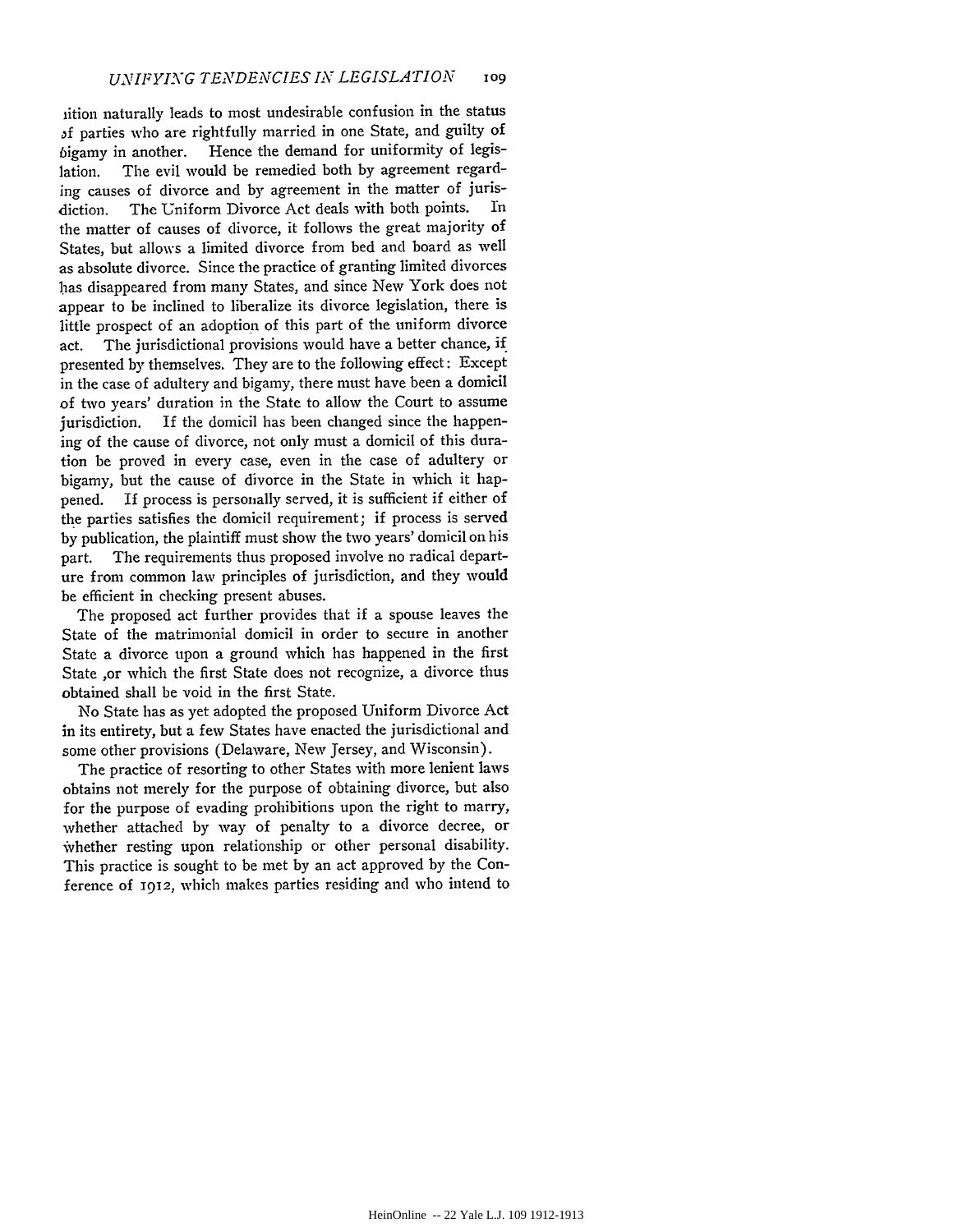continue to reside in another State subject with regard to their right to marry to the prohibitions and disabilities of the law of the State of residence, the act operating both on marriages which residents of the State contract in another State, and in marriages contracted within the State by residents of other States.

*The Marriage Contract.-It* has been deemed impracticable to seek to unify the law regarding disabilities to marry. Miscegenation is a distinctively Southern problem upon which many Northern States are disinclined to take action; in the matter of consanguinity, the tendency to prohibit marriages between first cousins, while growing, is confined to relatively few States, and agreement on this subject is for the present improbable. There are also considerable differences of opinion regarding the requirements of age which it would not be easy to reconcile. On the whole, therefore, conditions are unfavorable to uniform marriage law on the substantive side, and the act approved by the Conference of 1911 therefore confines itself to the form of the marriage contract.

According to what may be called the American common law informal consent is sufficient to constitute marriage. The statutesfound in all States which designate certain persons (officials and ministers of any denomination) as authorized to solemnize marriages, and which very generally also prohibit such solemnization unless an official license be previously obtained, have commonly been interpreted as directory and not as mandatory, so that notwithstanding the statute, the common law marriage entered into without license or solemnization is recognized as valid. It is only within a relatively recent period that statutes have been enacted which by their explicit provisions render such interpretation impossible, and make informal marriages null and void.

The main purpose of the proposed uniform act is to carry out this modern tendency and to abrogate common law marriage. There is of course no attempt to introduce obligatory civil marriage in the European sense, which requires solemnization by some secular official, and which probably could not be carried in a single State. Every State is to be left free to designate the persons who may solemnize marriages as well as the officials who are authorized to issue licenses.

The act, however, establishes two essential requirements of a valid marriage: the express declaration of the affianced parties before a person authorized by the laws of the State to solemnize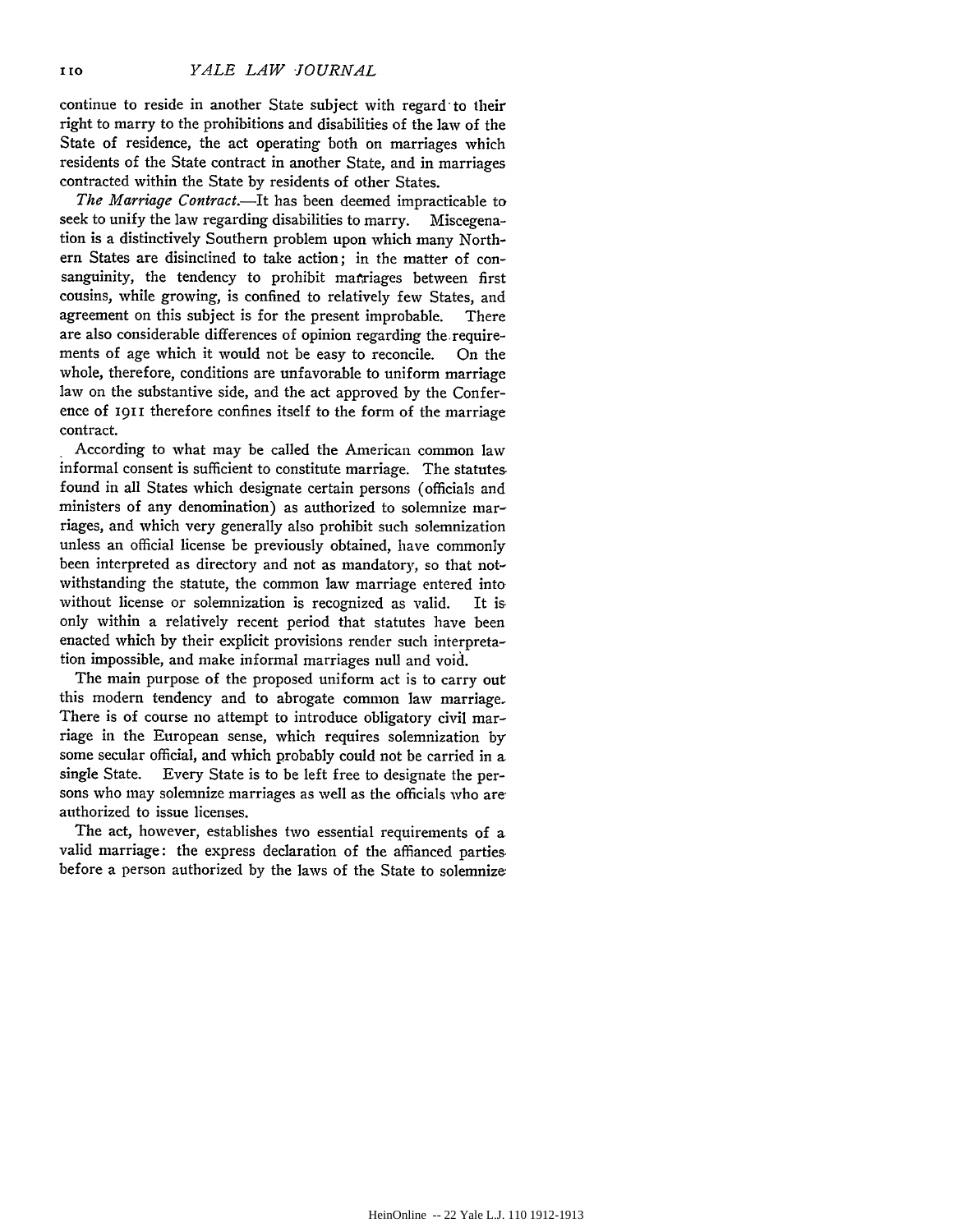marriages, or such a declaration in accordance with the rules of any religious sect or denomination (the latter alternative being a concession in favor of Quaker marriages, in which the parties marry each other by their own act in the presence of a meeting of friends without the formal concurrence of a minister), and the license issued by a State or local official designated by law for that purpose. The license is required in order to emphasize the civil nature of the contract and to facilitate State supervision aid control. It does not constitute an innovation, being provided for by the laws of all states except one; according to the new existing laws, however, the license is not essential to the validity of the marriage, while the uniform act makes the marriage contract preceded by no license whatever null and void. There are, however, ample saving clauses against any prejudice from defects or irregularities in the issuance or form of the license, and also the further proviso that where the solemnization of a marriage is followed by the habit and repute of marriage for one year or until the death of either party, it shall not be lawful to prove that no license has been issued.

The act does not deal with disabilities to marry, and an absolute impediment is not cured by the issuing of a license; care *is,* however taken as far as possible to satisfy and require the licensing official to satisfy himself that no impediment exists. The act contains no rules of evidence, nor does it determine by which law the validity of a marriage is to be judged; as pointed out before the matter of the evasion of the marriage laws of the domicil is to be dealt with separately, and in other respects the rules of the common law will prevail. Considerable attention is however given to the establishment of marriage registers and records, and the local registries are required to report to a central State office.

The Uniform Marriage Act has not yet become law in any State.

In the law of wills the conference has approved a brief act with regard to foreign wills. A will executed in a jurisdiction other than that in which it is offered for probate, is to be valid, if executed in accordance with the requirements of the laws of either the State in which it has been executed, or of the State in which the testator had his domicil, provided that it is in writing and signed by the testator. This act has become law in five States: Kansas, Michigan, Rhode Island, Washington, Wisconsin.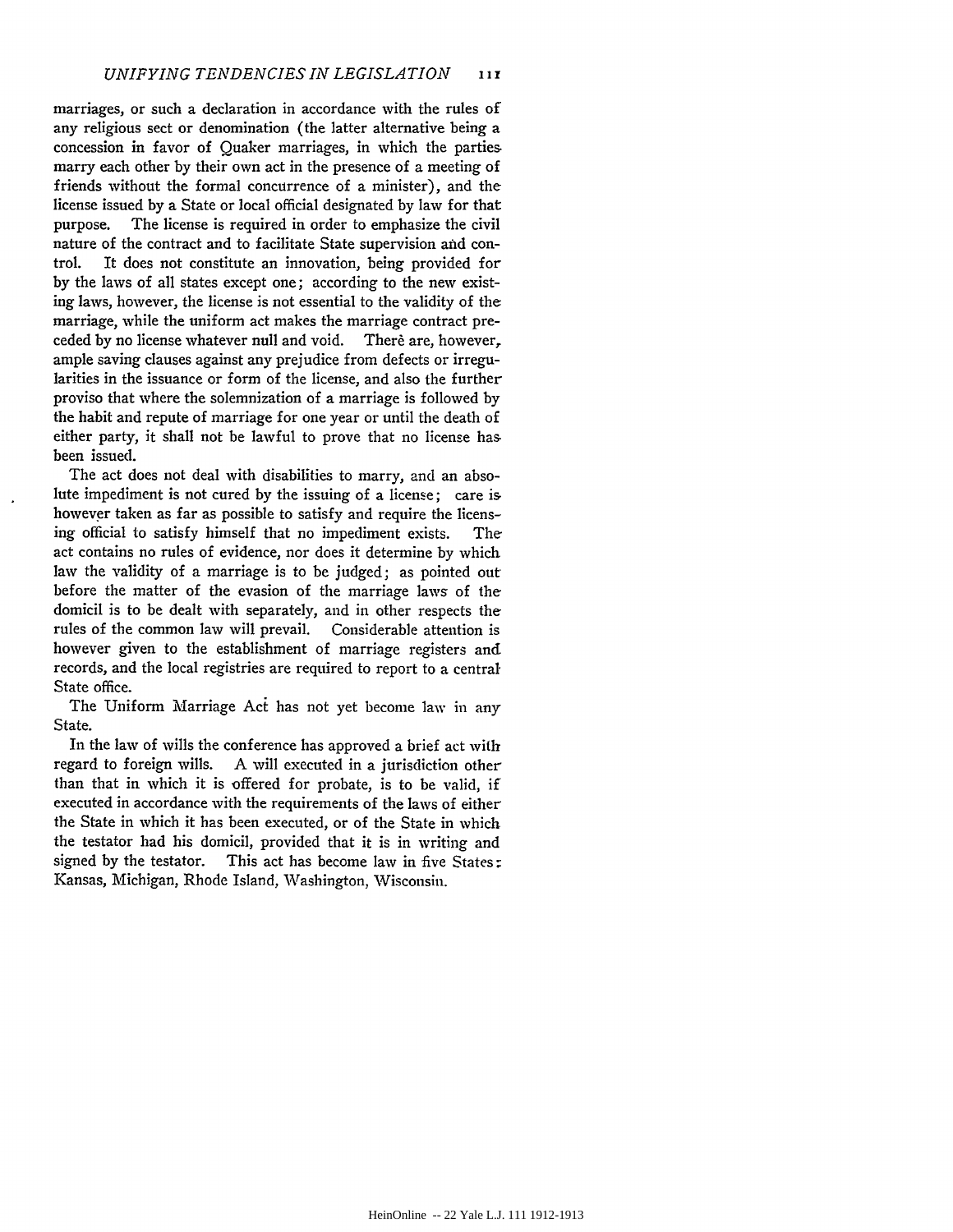*Labor Legislation.-The* extension of the activity of the conference to this field is significant of the rapidly growing interest in social legislation. Two acts have been approved, one for the regulation of child labor, the other for workmen's compensation. The object in the case of child labor was to standardize a policy, which is now in principle accepted by most States, and to facilitate the carrying out of the laws by removing the competition of the lower standards. Workmen's compensation is still in its Workmen's compensation is still in its pioneer stages, and the act approved by the conference will be valuable as a model law. The act approved is of the compulsory as distinguished from the elective type, and applies to a long list of hazardous occupations. The general scheme of the act is that of the British Act of 19o6.

*The National Civic Federation.-This* influential organization takes an active part in the movement toward uniformity of legislation. Its program is more extensive than that of the commissioners for uniform State laws. In addition to the subjects considered by the latter, the resolutions adopted by the Civic Federation in **19IO** recommend the following for uniform legislation: legislative reference bureaus; vital statistics; public accounting; practice of medicine; control of narcotics; the white slave traffic; mining and forestry; and the operation of automobiles. The list is characteristic as showing that with nearly every legislative movement of importance there is connected a demand for uniformity.

The strength of the opposing agencies must not, of course, be -underestimated, though they do not make themselves heard to the same extent. Uniformity generally means a movement away from the old laxity or inactivity of State legislation, under which some interests thrive and prosper. And where as in the matter of double taxation, the State itself has a selfish interest in the continuance of existing abuse or injustice the outlook for reform is slight indeed.<sup>10</sup>

The movement for uniform legislation on the whole represents the conviction that the Federal powers are no longer adequate for the demands of national life. Uniform State laws are at best a poor substitute for national laws. It may be expected that a liberal interpretation and application of the commerce, judiciary,

<sup>&</sup>lt;sup>10</sup> The subject of double taxation is likewise being considered by the Conference of Commissioners on Uniform State Laws.